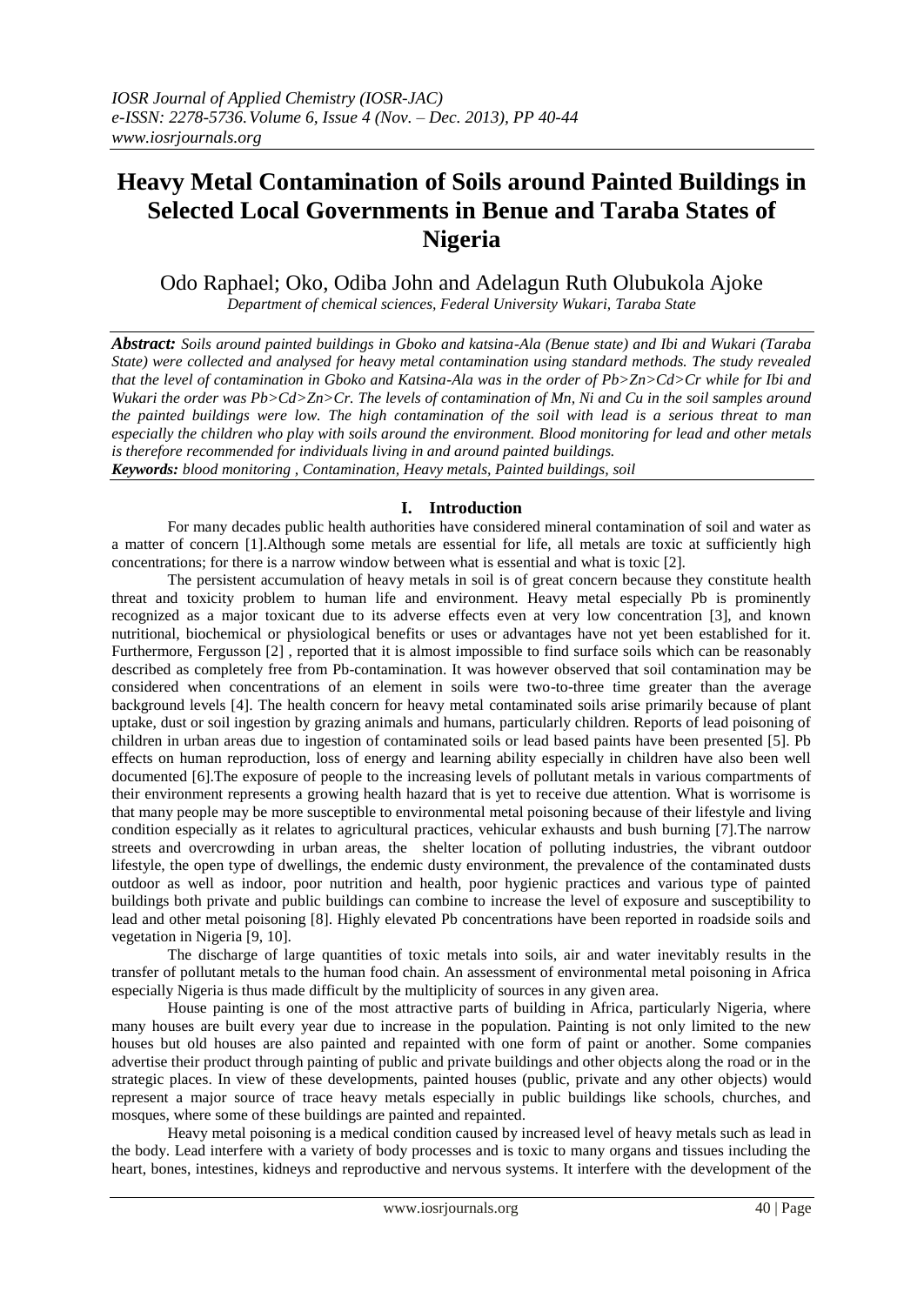nervous system and is therefore toxic particularly to children, causing potentially permanent learning and behaviour disorders, symptoms include abdominal pain, headache, anaemia, irritability, and in severe cases seizures, coma and death.

Routes of exposure to heavy metals include contaminated air, water, soil, food and consumer products. Occupational exposure is a common cause of lead poisoning in adults. One of the largest threats to children is lead paint that exists in many homes, especially older ones, thus children in older houses with chipping paint are at great risk.

Lead poisoning can present a variety of symptoms and signs which vary depending on the individual and the duration of lead exposure. Symptoms are non-specific and may be subtle, and someone with elevated lead levels may have no symptoms. Symptoms may be different in adults and children, the main symptoms in adults are headache, abdominal pain, memory loss, kidney failure, male reproductive problems, and weakness, pain or tingling in the extremities. The classic signs and symptoms in children are loss of appetite, abdominal pain, vomiting, weight loss, constipation, anemia, kidney failure, irritability, lethargy, learning disabilities, and behaviour problems. Children may also experience hearing loss, delayed growth, drowsiness, clumsiness, or loss of new abilities, especially speech skills. Symptoms may appear in children at lower blood lead levels than in adults.

Although, numerous investigations have been carried out on health impacts of lead and other heavy metals on humans, soils in the vicinity of painted houses which are intimately linked to children's environment have not really been investigated as one of the sources of lead, cadmium, and other heavy metals. The absence of any known study on heavy metals in soils in the vicinity of the painted buildings coupled with the fact that these painted houses dominate children environment propels the need for this research. This study was therefore designed to ascertain the levels of cadmium, chromium, copper, manganese, nickel, lead and zinc of soils in the vicinity of painted houses in the study area.

# **II. Materials and methods**

#### **2.1 Sample collection**

Soil samples were collected from four local governments cut across two states i.e Gboko, Katsina-ala, in Benue state and Wukari and Ibi local government in Taraba state. Soil samples were collected from commercial places (Schools, churches, mosques) and private (residential places). Sampling spots of about 10- 20m apart from each other were mapped out for sample collection using clean stainless steel trowel from about 0-15cm depth. Soil sample for control sites were collected from where farming, mining, industrial and building activities were absent. The collected sub-samples were then pooled together to form a composite of each individual sample. The samples were mixed thoroughly and stored in polyethylene bags.

### **2.2 Sample preparation**

The soil samples were air-dried for weeks, to remove excess moisture. Large soil clogs were also crushed to facilitate the drying. The dried soil samples were crushed in a porcelain mortar using a pestle. Portions of the crushed soil sample were further pulverized to fine powder and passed through a 0.5mm sieve for total metal content analysis.

#### **2.3 Method**

The method developed by the United State Environmental Protection Agency for (total sobbed) heavy metals in soil, sediments, and sludge [11] was used in the preparation of the samples for the determination of total metal contents in this study. One gram (1.000g) of the soil samples was weighed into a beaker for acid digestion. Analar grade nitric acid, hydrogen peroxide (about 30%) and concentrated hydrochloric acid were used for the digestion. The digest was filtered through what man filter paper. Each filtrate was collected in 100ml volumetric flask and deionised water was used to rinse the filter paper into a volumetric flask. Each filtrate was later made up to 100ml with deionised water. Standards were prepared with serial dilution techniques within the range of each metal determined. The standards used were analar grade; the instrument was first calibrated with stock solutions of the prepared standards before analysis using Flame Atomic Absorption Spectrophotometer. After every five samples analyzed using FAAS, the first sample was repeated for quality check. Only when the result was within 10% of earlier readings did the analysis proceed further. The data obtained in the study were analyzed using mean, standard deviation and Pearson correlation analysis. The enrichment factors (EF) of elements in the soils were calculated according to the following equation.  $Efc=(C_x/C_{Fe})_{soil}/(C_x/C_{Fe})_{Earth}$ 's crust

Where  $(C_x/C_{Fe})_{soil}$  is the ratio of concentration of the element being determined  $(C_x)$  to that of Fe  $(C_{Fe})$ in the soil sample and  $(C_v/C_{Fe})$ earth's crust is the ratio in the reference Earth's crust [12, 13]. Enrichment factors were calculated for each sample relative to the abundance of the elements in the Earth's crust [14]. Fe was chosen as reference element due to its dominance in the earth crust. The iron content of soils does not change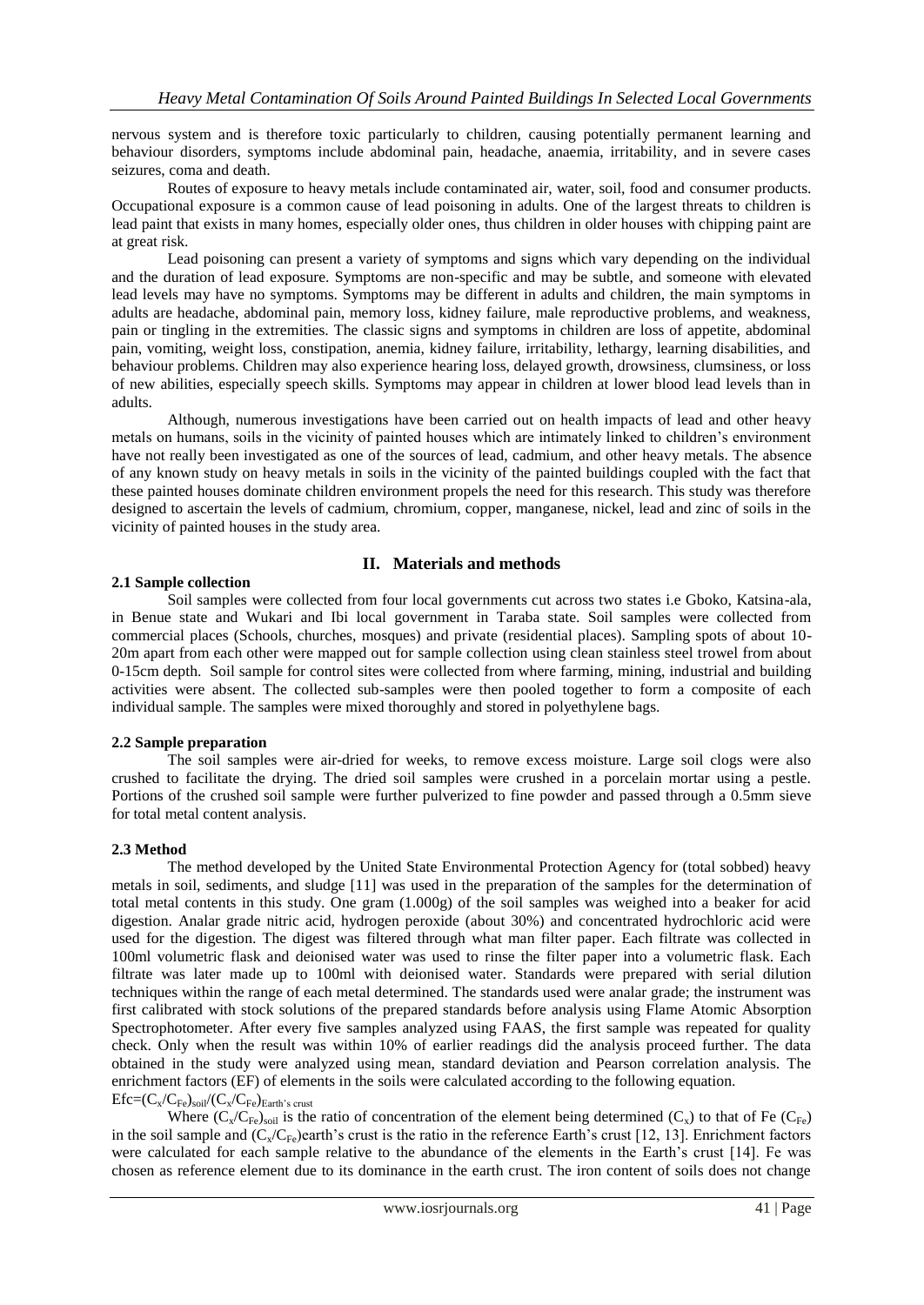owing to its high levels in the Earth's crust, example, 0.5-10%, unless there is a large point source around a specific environment. An enrichment factor of unity would indicate that the relative concentration of a given metal is identical to that which is present in unpolluted soil.

#### **III. Results and discussion**

Generally, in the four areas studied as presented in tables 1 and 2, the concentration of the heavy metals were extremely high especially Pb, Cd, Zn and Cr, this is an indication that these heavy metals are the primary contaminants in the soils around painted buildings which was also reflected in the low level of these heavy metals obtained from the control sites when compared with those obtained from the study sites. Also the degree of heavy metal concentration in soil around painted buildings which were determined by its enrichment factors was also high. From the mean values and enrichment factor values, there is a clear indication that Pb, Cd, Zn and Cr are the great contaminants in the soils around painted buildings where washing of the paint from such buildings into surrounding soils easily occurred either by rains or winds causing metal accumulations especially lead in the immediate environment. The enrichment factor in soils from Gboko and Katsina-Ala were found to be in the order of Pb>Zn>Cd>Cr while those of Ibi and Wukari was found to be in the order Pb>Cd>Zn>Cr. In all cases the enrichment factor of lead in the soils was far more than the other metals studied in the soil. In accordance with contamination categories presented by Sutherland [15] whereby enrichment factors were categorised as Ef <2 (depletion to mineral enrichment),  $2 \leq E \leq 5$  (moderate enrichment),  $5 \leq E \leq 20$ (significant enrichment), 20< EF<40 (very high enrichment) it was glaring that the soils were highly enriched with lead. Zinc, cadmium and chromium enriched the soils significantly; Copper and Nickel moderately while manganese depleted to mineral enrichment.

The concentrations of Cu, Ni and Mn were low in soils around painted buildings, so also their enrichment factor values, which do not have much variation although their enrichment factor values were greater than unity; this indicates that the metal is abundant in the soil relative to that found in the earth's crust. Correlation was observed between the various heavy metals under consideration (Table 3). There was strong positive correlation between Pb and Cd on one hand and Cr and Zn on the other at p<0.1 in the Gboko sample. This is an indication that there was a significant influence of one metal on another suggesting the possibility of the metals coming from the same source. The correlation coefficient between Pb and Cd and Cr and Zn in the soils around the painted buildings was statistically significant. Though a weak correlation was established for the metals in all the other sites,it can be argued that Pb,Cd,Cr and Zn were contaminants which were probably released into the soils from the painted buildings.

However, when the levels of these heavy metals obtained in this study were compared with values reported in literature, Pb and Cd levels were found to be above a concentration range of 30.000-300.000 mg/g and 3.000mg/g respectively [16] and well above permissible recommended levels for soils [17]. Nickel (Ni), and chromium (Cr) were found to be below the critical permissible concentration of 50.000 and 400.000mg/g respectively [18] and [19]. Though these heavy metal concentrations fell below the critical permissible concentration level, their persistence in the soils around painted buildings may lead to increased uptake of these heavy metals by humans especially children playing in such environment. There is no doubt that many children in painted houses receive highest doses of lead contaminated dusts compared to their counterparts in the unpainted houses.

#### **IV. Conclusion**

The results obtained from the analysis of soils around the painted buildings in various locations in Gboko, Katsina- ala, Wukari and Ibi local government areas of Benue and Taraba states in Nigeria indicated that the concentrations of Cd, Cr, Cu, Mn, Ni, Pb and Zn were higher than those of soils from control areas. The degree of contamination of Pb was the highest. Cd, Zn, and Cr also showed high degree of contamination in the soils around the painted buildings. From this reason, it could be predicted that the contaminations of Pb, Cd, Zn, and Cr are probably from anthropogenic sources, while those of Cu, Ni, and Mn may not be much, as its contribution from anthropogenic sources. The observed contaminants were Pb, Cd, Zn and Cr and their concentrations and enrichment factors were high in all the soils studied. Hence, overall, levels of Pb, Cd, Zn and Cr contaminations are those which call for closer monitoring in sites under considerations.

**Table 1: Total metal contents (mg/g) of soils around painted buildings in the study areas**

|               |          |           | Gboko, $n=15$ |          |                  |                 |                 |
|---------------|----------|-----------|---------------|----------|------------------|-----------------|-----------------|
| <b>Metals</b> | Cd       | <b>Cr</b> | Сu            | Mn       | Ni               | Ph              | Zn              |
| Range         | $2.400-$ | 15.500-   | 43.000-       | 109.000- | 15.000-25.000    | 205.000-321.000 | 122.000-213.000 |
|               | 3.500    | 34.000    | 70.000        | 233.000  |                  |                 |                 |
| Mean          | 2.853    | 24.313    | $55.533+$     | 191.800+ | $20.000 + 3.295$ | 255.800+35.718  | 191.067+25.144  |
|               |          | $+6.086$  | 8.830         | 29.238   |                  |                 |                 |
| $+SD$         | 0.338    |           |               |          |                  |                 |                 |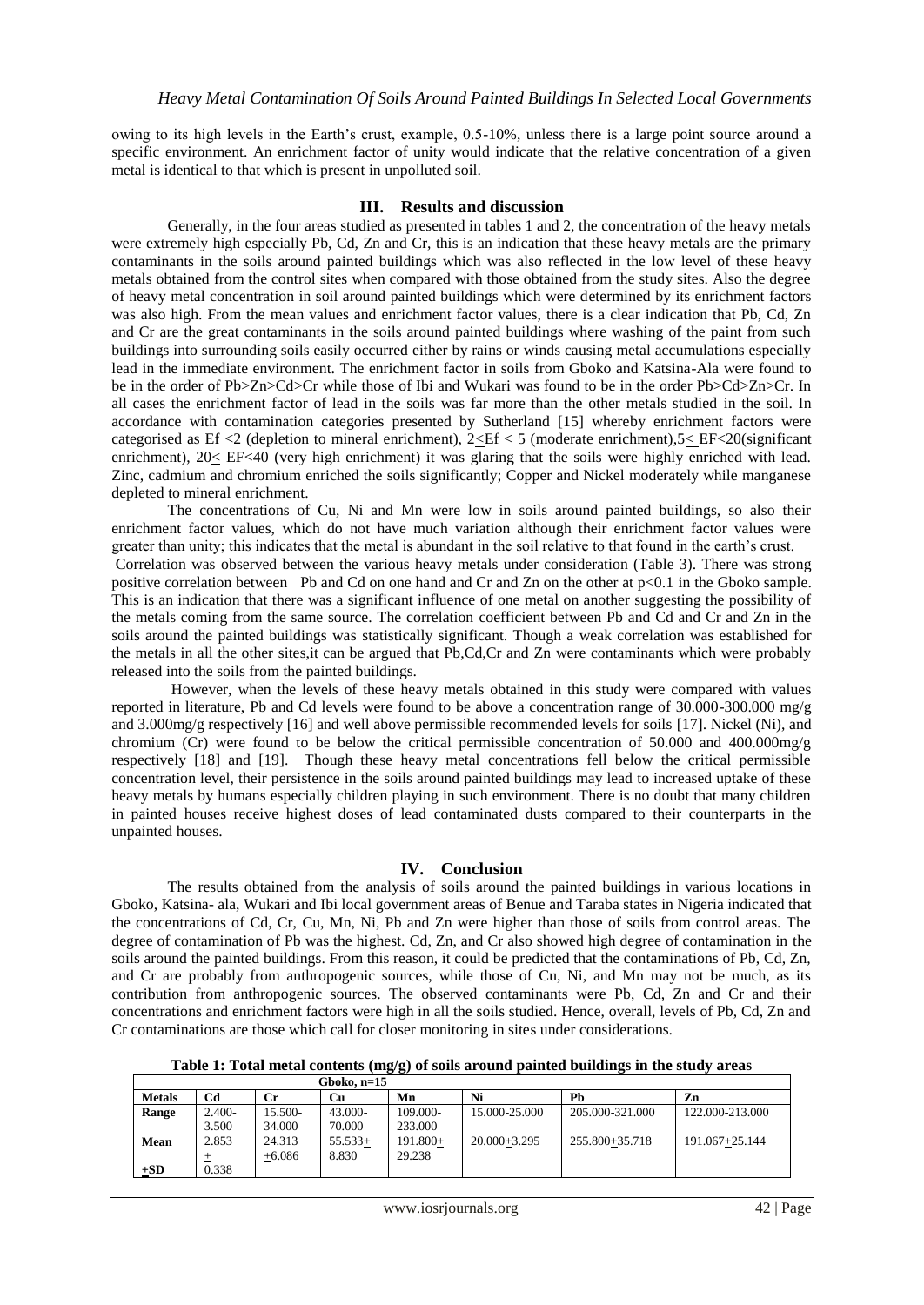# *Heavy Metal Contamination Of Soils Around Painted Buildings In Selected Local Governments*

|               |        |           | Wukari. n=15 |            |                  |                    |                      |
|---------------|--------|-----------|--------------|------------|------------------|--------------------|----------------------|
| <b>Metals</b> | Cd     | Сr        | Cu           | Mn         | Ni               | Ph                 | Zn                   |
| Range         | 2.890- | 18.500-   | 49.550-      | 199.760-   | 14.800-21.860    | 214.670-298.560    | 121.110-167.770      |
|               | 4.450  | 34.100    | 62.110       | 299.540    |                  |                    |                      |
| Mean          | 3.813  | 26.805    | $56.023+$    | $257.736+$ | $18.423 + 2.102$ | $262.625 + 27.215$ |                      |
|               |        | $+ 5.732$ | 5.009        | 33.414     |                  |                    |                      |
| $\pm SD$      | 0.474  |           |              |            |                  |                    | $142.493 \pm 16.617$ |

|        |                |          | Katsina-Ala, n=15 |            |                  |                 |                 |
|--------|----------------|----------|-------------------|------------|------------------|-----------------|-----------------|
| Metals | C <sub>d</sub> | Cr.      | Cu                | Mn         | Ni               | Ph              | Zn              |
| Range  | $2.700 -$      | 15.200-  | $40.500 -$        | 198.400-   | 15.500-28.500    | 198.000-284.520 | 110.950-132.880 |
|        | 4.500          | 35.600   | 75.500            | 298,000    |                  |                 |                 |
| Mean   | 3.620          | 24.727   | $61.987+$         | $247.840+$ | $18.487 + 2.009$ | 238.674+30.270  | 122.398+7.940   |
|        |                | $+7.055$ | 10.453            | 35.103     |                  |                 |                 |
| $+SD$  | 0.628          |          |                   |            |                  |                 |                 |

|               | Ibi, $n=15$    |             |                     |            |    |                  |    |                 |    |                 |  |  |
|---------------|----------------|-------------|---------------------|------------|----|------------------|----|-----------------|----|-----------------|--|--|
| <b>Metals</b> | Cd             | $_{\rm Cr}$ | Cu                  | Mn         | Ni |                  | Pb |                 | Zn |                 |  |  |
| Range         | $2.900 -$      | 15.800-     | $49.670-$           | 215.330-   |    | 14.930-19.450    |    | 214.250-281.550 |    | 115.670-161.330 |  |  |
|               | 4.500          | 33.750      | 71.760              | 289.560    |    |                  |    |                 |    |                 |  |  |
| Mean          | 3.947          | 24.347      | $60.873+$           | $247.563+$ |    | $16.953 + 1.631$ |    | 245.656+24.039  |    | 138.356+14.343  |  |  |
|               | 土              | $+5.457$    | 8.572               | 23.172     |    |                  |    |                 |    |                 |  |  |
| $+SD$         | 0.464          |             |                     |            |    |                  |    |                 |    |                 |  |  |
|               |                |             | Soil aggregate n=60 |            |    |                  |    |                 |    |                 |  |  |
| <b>Metals</b> | C <sub>d</sub> | $_{\rm Cr}$ | <b>Cu</b>           | Mn         |    | Ni               |    | Pb              |    | Zn              |  |  |
| Range         | $2.400-$       | $15.200 -$  | $40.500-$           | 109.000-   |    | 14.800-25.000    |    | 198.540-321.000 |    | 110.950-        |  |  |
|               | 4.500          | 35.600      | 75.500              | 299.540    |    |                  |    |                 |    | 213.000         |  |  |
| <b>Mean</b>   | 3.558          | 25.048      | $58.604+$           | $236.235+$ |    | 18.466+2.530     |    | 250.689+30.315  |    | $148.581+$      |  |  |
|               | $^+$           | $+6.044$    | 8.725               | 39.673     |    |                  |    |                 |    | 30.797          |  |  |
| $+SD$         | 0.638          |             |                     |            |    |                  |    |                 |    |                 |  |  |

#### **Table 2: Factors of Accumulation of Heavy Metals around painted buildings in study areas** Area: Gboko n=15

| <b>Metal</b>        | C <sub>d</sub> | $C_{r}$     | Cu    |       | Mn    | Ni     | Pb        | Zn |
|---------------------|----------------|-------------|-------|-------|-------|--------|-----------|----|
| F.A                 | 11.510         | 8.863       | 3.173 | 1.337 | 2.667 | 71.056 | 18.197    |    |
| Area:Katsina-Ala    | $n=15$         |             |       |       |       |        |           |    |
| <b>Metal</b>        | Cd             | $_{\rm Cr}$ | Cu    |       | Mn    | Ni     | Pb        | Zn |
| F.A                 | 12.067         | 9.121       | 1.712 | 2.370 | 2.370 | 68.193 | 13.928    |    |
| Area: Ibi<br>$n=15$ |                |             |       |       |       |        |           |    |
| Metal               | Cd             | $C_{r}$     | Cu    |       | Mn    | Ni     | Pb        | Zn |
| F.A                 | 12.723         | 7.273       | 3.853 | 1.834 | 2.355 | 70.187 | 12.345    |    |
| Area: Wukari        | $n=15$         |             |       |       |       |        |           |    |
| <b>Metal</b>        | Cd             | $_{\rm Cr}$ | Cu    |       | Mn    | Ni     | Pb        | Zn |
| F.A                 | 15.252         | 8.874       | 3.458 | 1.815 | 2.456 | 77.243 | 12.954    |    |
| Soil aggregate      | $n=60$         |             |       |       |       |        |           |    |
| <b>Metal</b>        | Cd             | $_{\rm Cr}$ | Cu    |       | Mn    | Ni     | <b>Pb</b> | Zn |
| F.A                 | 9.697          | 9.122       | 4.042 | 1.687 | 2.638 | 71.625 | 13.149    |    |

**Table 3: Correlation between metal- metal contents in soils around painted buildings in the study areas.**

| Point       | Cd | Cr       | Cu       | Mn       | Ni       | Pb       | Zn       |
|-------------|----|----------|----------|----------|----------|----------|----------|
|             |    | 0.045    | $-0.460$ | 0.442    | $-0.366$ | 0.630    | $-0.444$ |
| Gboko       |    |          | 0.303    | 0.276    | 0.403    | $-0.085$ | 0.276    |
|             |    |          |          | $-0.029$ | 0.395    | $-0.436$ | 0.545    |
|             |    |          |          |          | $-0.099$ | 0.432    | $-0.252$ |
|             |    |          |          |          |          | $-0.394$ | 0.187    |
|             |    |          |          |          |          |          | $-0.361$ |
|             |    |          |          |          |          |          |          |
|             |    | $-0.026$ | 0.003    | $-0.007$ | 0.187    | $-0.152$ | $-0.196$ |
| Katsina Ala |    |          | 0.031    | $-0.273$ | 0.219    | $-0.409$ | 0.202    |
|             |    |          |          | 0.418    | $-0.079$ | $-0.218$ | $-0.249$ |
|             |    |          |          |          | 0.089    | 0.039    | 0.344    |
|             |    |          |          |          |          | $-0.154$ | $-0.046$ |
|             |    |          |          |          |          |          |          |